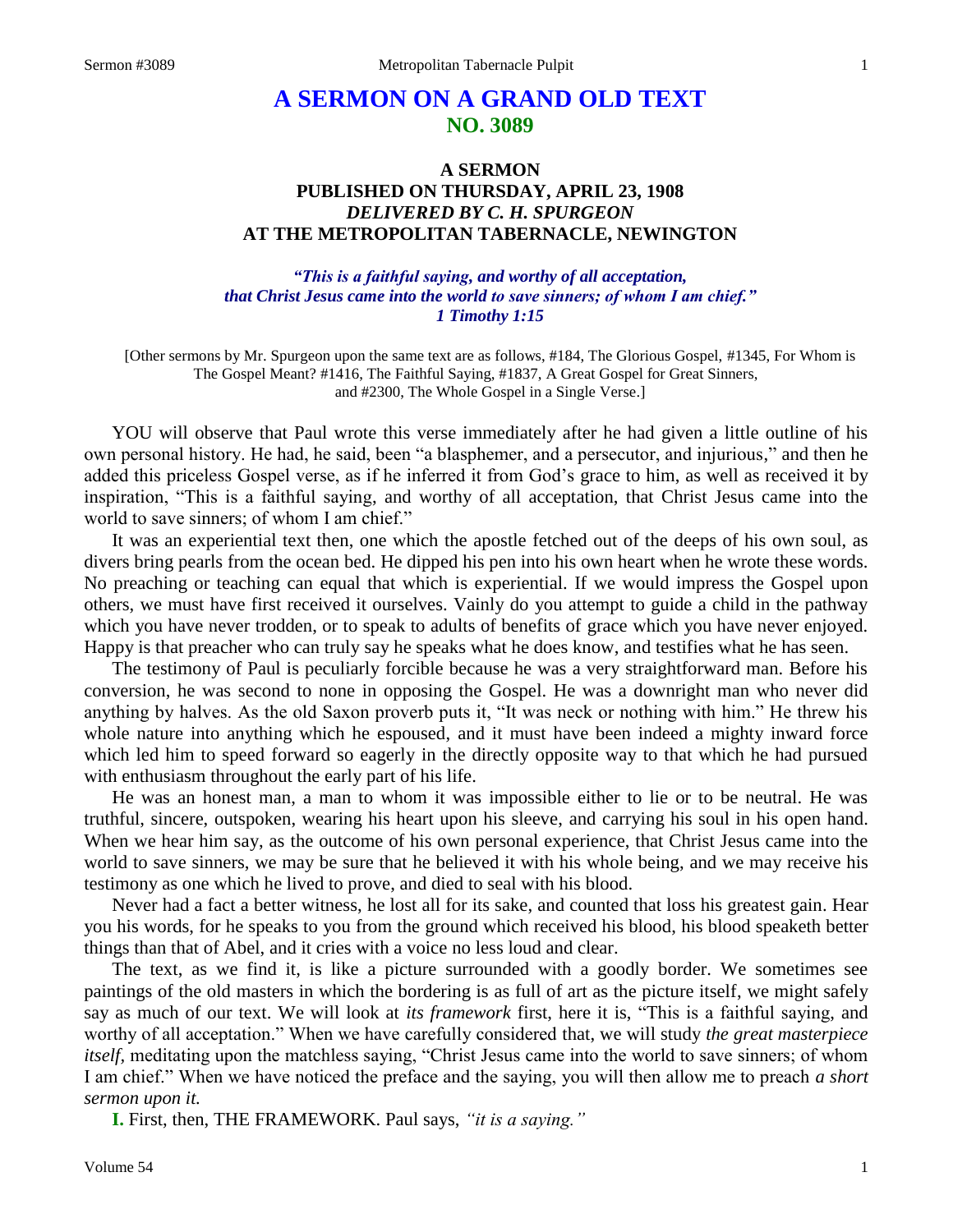When we declare a sentence to be a saying, we mean that it is commonly spoken, and usually said, so that everybody knows it, it is town talk, "familiar in our mouths as household words." Those who like harder words explain that this is an axiom, a Christian axiom—a self-evident truth, a thing which nobody doubts who is a Christian at all, but I will keep to our own version, and add that I greatly wish that our text were more truly a saying among all Christian people at this day.

That Jesus Christ came into the world to save sinners is a truth which we all believe, but do we all talk about it so frequently as to make it in very deed a saying? Do you think that our servants, who have lived for months in our houses, would in their gossips say, "It was one of my master's sayings, that Jesus Christ came into the world to save sinners"?

I will even ask—Do you think that, if a person attended our places of worship for years, he would be able conscientiously to say, "Why, it was our minister's ordinary saying, it was quite a proverb with him, he was always repeating that Jesus Christ came into the world to save sinners"? Yet a sentence cannot be called "a saying" until it is often said. It does not get into the category of sayings, and is not called by that name unless it is a matter of ordinary common talk.

I gather, then, from this, that Christian people ought to talk more about the Gospel than they do, and a great deal more about that primary and elementary truth of the Gospel, the coming of Jesus Christ into the world to save the guilty. Believers ought so often to speak of it that it should be currently reported, amongst even ungodly people, as one of our common phrases and stock speeches.

I should like them to be able to taunt us with it as a main part of our conversation. It would even be a good sign if they complained that we wearied them with it. Let them say, Why, they are always harping on that string, even their children lisp it, their young men boast of it, and their matrons and their sires affirm it, and add their solemn seal thereunto, as if it were the sheet-anchor of their lives."

O you who know the wondrous story, talk you of the Gospel by the way, talk of it when you sit in your houses, speak of it at your work, tell it to those who pass you in the street or in the fields! Make the world hear it, make society ring with it. If there is a new saying, though it be but a jest, men report it, and every newspaper finds a corner for it, are we to be silent about this oldest and yet newest saying?

Men rejoice in *bon mots,* and yet this is the best of words. We have the really good news, let us publish it, let us popularize the Gospel, and compel men to know what it is. If before some men we are less communicative upon the more mysterious truths because we fear to cast pearls before swine, yet let this simple truth, since Scripture calls it "a saying," be spoken again and again and again till it shall be confessed to be a common word among us.

Now Paul did not merely write "it is a saying," but *"it is a faithful saying,"* a saying worthy of faith, a saying full of truth, a saying about which no doubts may be entertained, a sure and certain saying, "that Christ Jesus came into the world to save sinners." Many sayings in the world had been much better left unsaid. There are proverbs which pass current amongst us as gold which are spurious metal, and no man can tell the mischief which an untruthful proverb may work, but this is a saying fraught with unmingled benefit, it is pure truth, a leaf of the tree of life sent for the healing of the nations.

Some matters which were important years ago are now worn out. Times have changed and circumstances have altered, and things are not now what they were to our forefathers, but this is a faithful saying because it is as practically true today as when, eighteen hundred years ago, the apostle wrote it to the beloved Timothy. This is still a saying full of blessing to the nations, "that Christ Jesus came into the world to save sinners."

Like the sun, it shines with the same golden light as in the ages past, and blessed be God, it will still shine when you and I have gone to our rest, and if this crazy world holds out another thousand years, or even fifty thousand, the light of the Gospel will not have grown dim. This coin of heaven will not have lost its image or its superscription when time shall be no more, it is of God's minting, and will outlast the world, "Christ Jesus came into the world to save sinners."

Ah, you heard it when you were a boy, and you did not think much of it. Your years are now many, and your life has almost run its course, and you are still unsaved, but thank God that now, in your old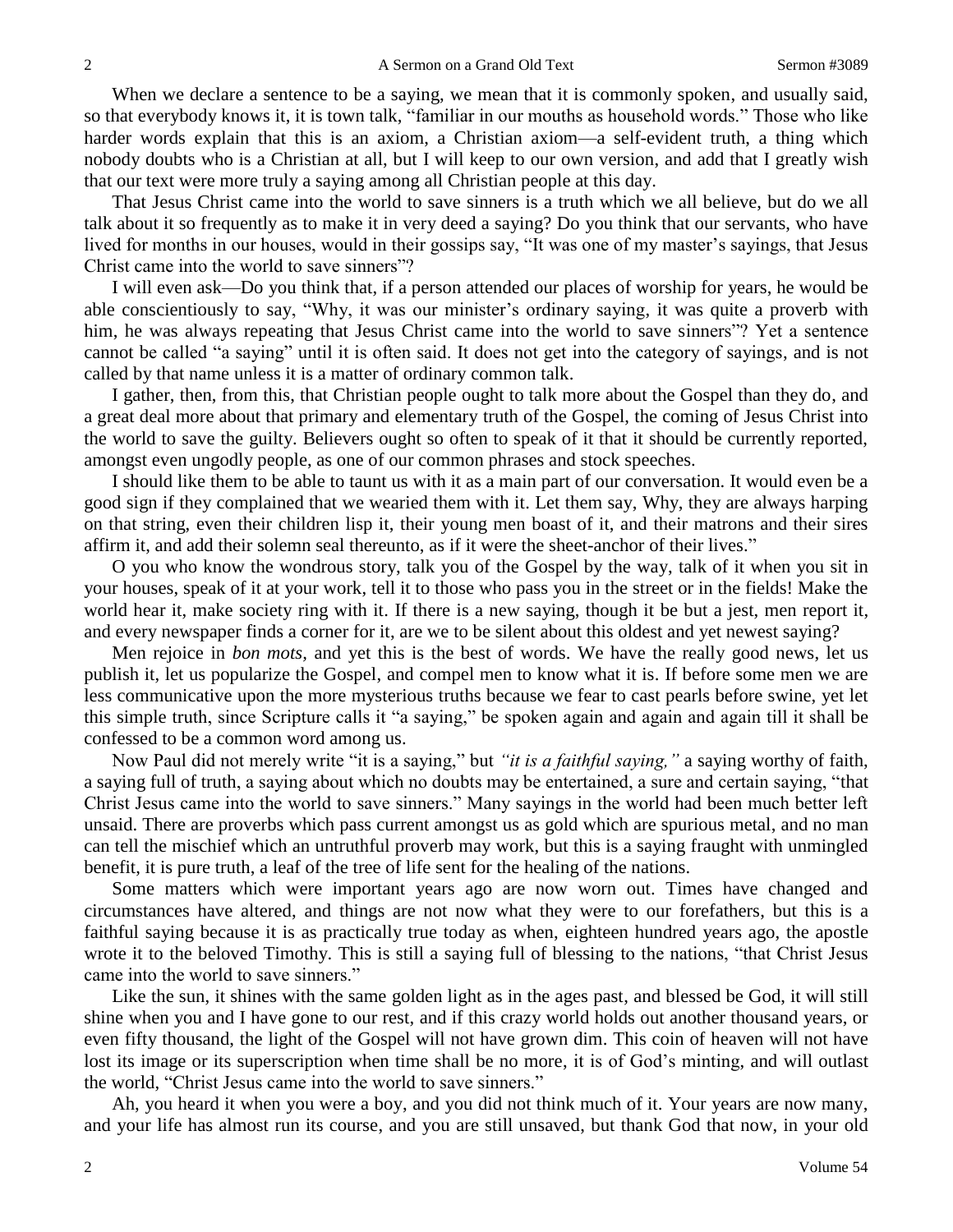age, we have the same truth to tell to you, though you rejected it in your boyhood, and it is quite as certain now as then that "Christ Jesus came into the world to save sinners." To the eleventh hour this precious sentence abides sure. May none of you despise it or doubt it, but each one of you prove it to be God's own word of salvation!

Our apostle, however, adds yet another word, this saying *"is worthy of all acceptation."* I think he meant two things. It is worthy of all the acceptation anyone can give it, and it is worthy of the acceptation of all men. Some sayings are not worth accepting, the sooner you have done with them, and forgotten them, the better for you, but this saying you may receive as truth, and having received it as truth to other men, it will be a happy circumstance if you receive it as truth to yourself, for it will be a blessed day to you when you appropriate it as your own. "Christ Jesus came into the world to save sinners."

If I, feeling myself a sinner, infer that Jesus came to save me, I may without any fear rest assured that I am accepting a truth, for, believing in Jesus, I may safely rejoice that He came to save me*.* You may receive this truth not only into your ear—it is worthy of that acceptation, or into the memory—it is worthy of that acceptation, but you may receive it into your inmost heart—it is worthiest of all of that acceptation, and receiving it, you may lay upon it all the stress of your soul's interests for the past, the present, and the future, for time and for eternity, you may accept it as being the mainstay, the prop and pillar of your confidence, for it is worthy of all the acceptation that you or any other man can possibly give to it.

It is worthy, we have said, of the acceptation of all mankind. The richest, the greatest, the most learned, the most innocent, the most pure—speaking after the manner of men—these may accept it, it is worthy of their acceptation. In the sight of God they are still guilty, and need that Christ should save them. And on the other hand, the lowest, the most ignorant, the most groveling, depraved, debauched, abandoned, helpless, hopeless, lost, castaways may receive it, for it is true to them, emphatically to them, for Jesus Christ came into the world to save just such offenders as they are.

If I stood in Cheapside tomorrow, and any man out of the crowd should come to me and say, "Is that sentence, 'Christ Jesus came into the world to save sinners,' worth my believing and accepting?" I would not hesitate, but without knowing who spoke to me, I would reply, "Yes." If he stopped his carriage, and came to me, or if he took his hand off the costermonger's barrow, or left his shoe-blacking box, or came with his rags about him, or if he had escaped from the prison omnibus, it would not matter who he was, I might safely assure him that this saying is worthy of his acceptation. It is not a stoop for a king or a saint to receive it, and yet it meets the level of the poorest and the worst of characters. It is worthy of everybody's acceptance.

Beloved friends, no one can ever rightly accuse us of making too much of the Gospel. However earnest we may be, we can never be too earnest, and however diligent to spread it, we can never be too diligent, for it is a Gospel worthy of every man's acceptance, and therefore, worthy of every Christian's publication. Spread it, let the winds bear it, let every wave proclaim it, write it everywhere, that every eye may see it, sound it in all places, that every ear may hear it.

Simple are the words, and to some men their meaning is despised as almost childish, but it is the great power of God. "A mere platitude," they say, yet it is a platitude which has made heaven ring with sacred mirth, a platitude which will make earth's deserts blossom like a rose, a platitude which has turned many a man's hell into heaven and his densest darkness into the brightness of glory.

Ring out that note again, "Christ Jesus came into the world to save sinners," it is worthy of angelic trumpets, it is worthy of the orator's loftiest speech, and of the philosopher's most profound thought. It is worthy of every Christian's publication, as surely as it is of the acceptance of every human being. God help us never to undervalue it, but to prize it beyond all price! There is the frame of the picture, the basket of silver which holds the apples of gold.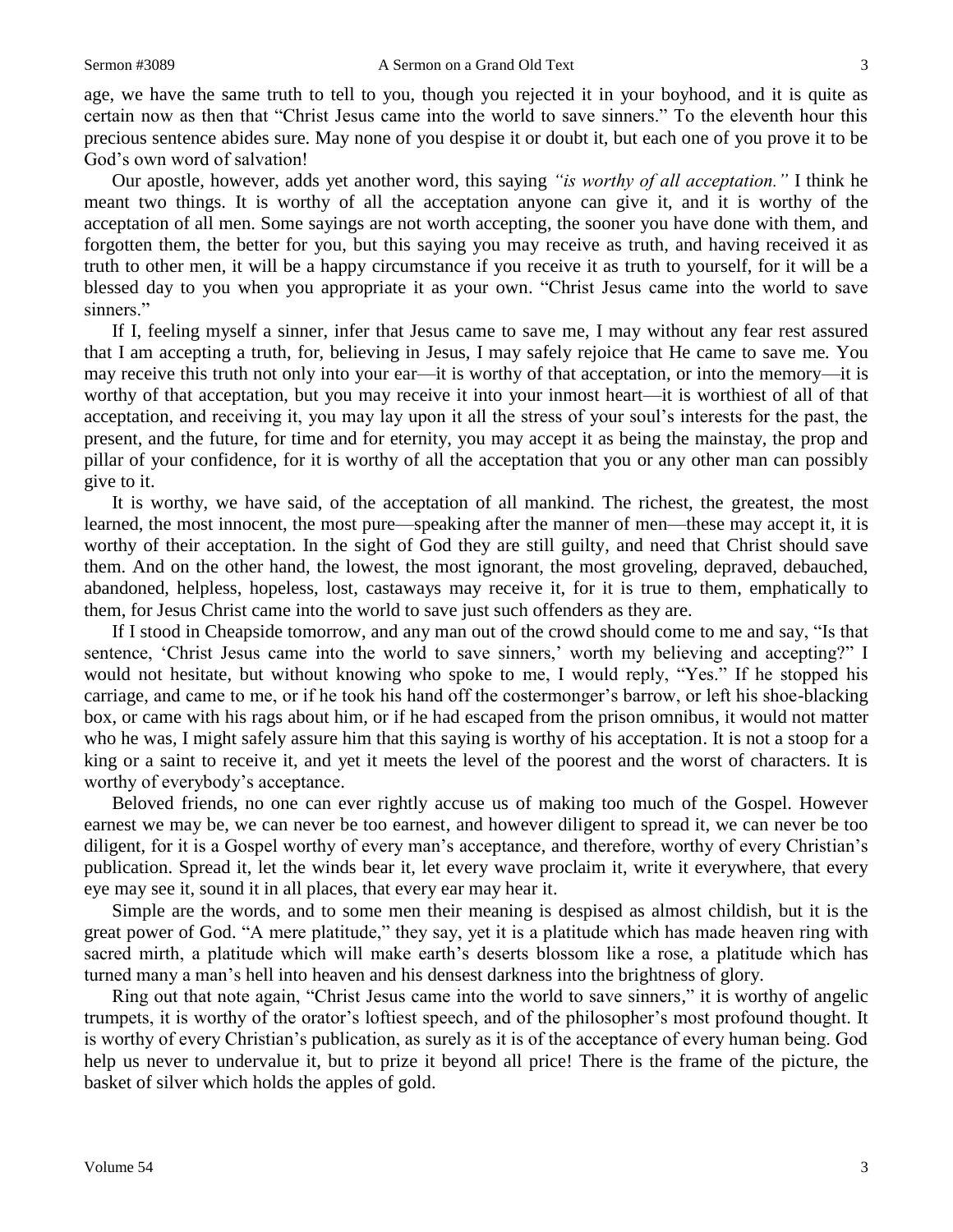**II.** Our meditation now turns to THE SAYING ITSELF, "Christ Jesus came into the world to save sinners." Very briefly and simply I will open up this passage as if none of us had hitherto understood it. May the Holy Ghost instruct us!

Here is, first, *a Person coming—*a divine Person—Christ Jesus the anointed Savior. The Son of God, the second person of the ever-blessed Trinity, became the Savior of sinners. "Very God of very God" was He. He created the earth, and upon His shoulders the pillars thereof still lean. Yes, He who was personally offended by human sin, He, Himself, deigned to become the Savior of men. Weigh this, and marvel and adore!

Next, you have *the deed He did,* He "came into the world." He was born a babe in Bethlehem, it was thus He came into the world. "The Word was made flesh, and dwelt among us." Thirty years and more He lived in the world, sharing to the full its poverty and toil. He was a working man, He wore the common garb of labor, He wrought, He hungered, He thirsted, He was sick, He was weary, He, in all these senses, came into the world, and became man among men, bone of our bone and flesh of our flesh.

As it was a sinful world, He was vexed with the transgressions of those about Him, as it was a suffering world, He bore our sickness, as it was a dying world, He died, and as it was a guilty world, He died the death of the guilty, suffering in their stead the wrath of God.

Mark well *the objective for which He came*, He came "to save." He came into this world because men were lost, that He might find them and save them. They were guilty, and He saved them by putting Himself into their place, and bearing the consequences of their guilt. They were foul, and He saved them by coming into the world, and giving His Holy Spirit, through whose agency they might be made new creatures, and so might have pure and holy desires, and escape the corruption which is in the world through lust. He came to sinners to take them just where they are at hell's dark door, to cleanse them in His precious blood, and fit them to dwell with Himself in eternal glory, as saved souls forever.

This is all wonderful. Angels marvel at it, so may we, but the most wonderful fact of all is that He came into the world to save *sinners,* not the righteous, but the ungodly. Remember His own words, "I came not to call the righteous, but sinners to repentance." The physician comes to heal the sick, the Savior comes to save the lost. To attempt to save those who are not lost, would be a ridiculous superfluity, to die to pardon those who are not guilty, would be a gross absurdity. It is a work of supererogation to set free those who are not in bonds.

Christ came not to perform an unnecessary deed. If you are not guilty, the Savior will not save you. If you are not a sinner, you have no part in Christ. If you can say, "I have kept the law from my youth up, and am not a transgressor," then we have no Gospel blessings to set before you. If you were blind, the Lord Jesus would open your eyes, but as you say, "We see," your sin remains. If you are guilty, the text is full of comfort for you, it drops with honey like a honeycomb, "Christ Jesus came into the world to save *sinners."* 

Lest there should be any mistake, Paul added these words, "of whom I am chief," or "of whom I am first," and Calvin warns us against supposing that the apostle labored under a mistake or uttered an exaggeration. Paul was an inspired man writing inspired Scripture, and he spoke the truth. He was, in some respects, the chief of sinners. He went very, very far into sin. It is true that he did it ignorantly in unbelief, but then, unbelief is, in itself, the greatest of all sins.

It is an atrocious thing for a man to be an unbeliever, it is a damning sin, what if I say *the* damning sin? We have heard of a man who had committed a violent assault, who, before the magistrate, pleaded that he was drunk. Now, it is sometimes the case that magistrates admit this as an extenuating circumstance, but the magistrate on that occasion was a sensible man, and therefore he said, "Very well, then, I give you a month for the assault, and I fine you forty shillings for being drunk, that is another offense, and it cannot diminish your guilt."

So is it with unbelief. Though, from one point of view, it might be looked upon as a mitigating circumstance, yet, from another, it is really an increase of sin, and Paul regarded it as such, and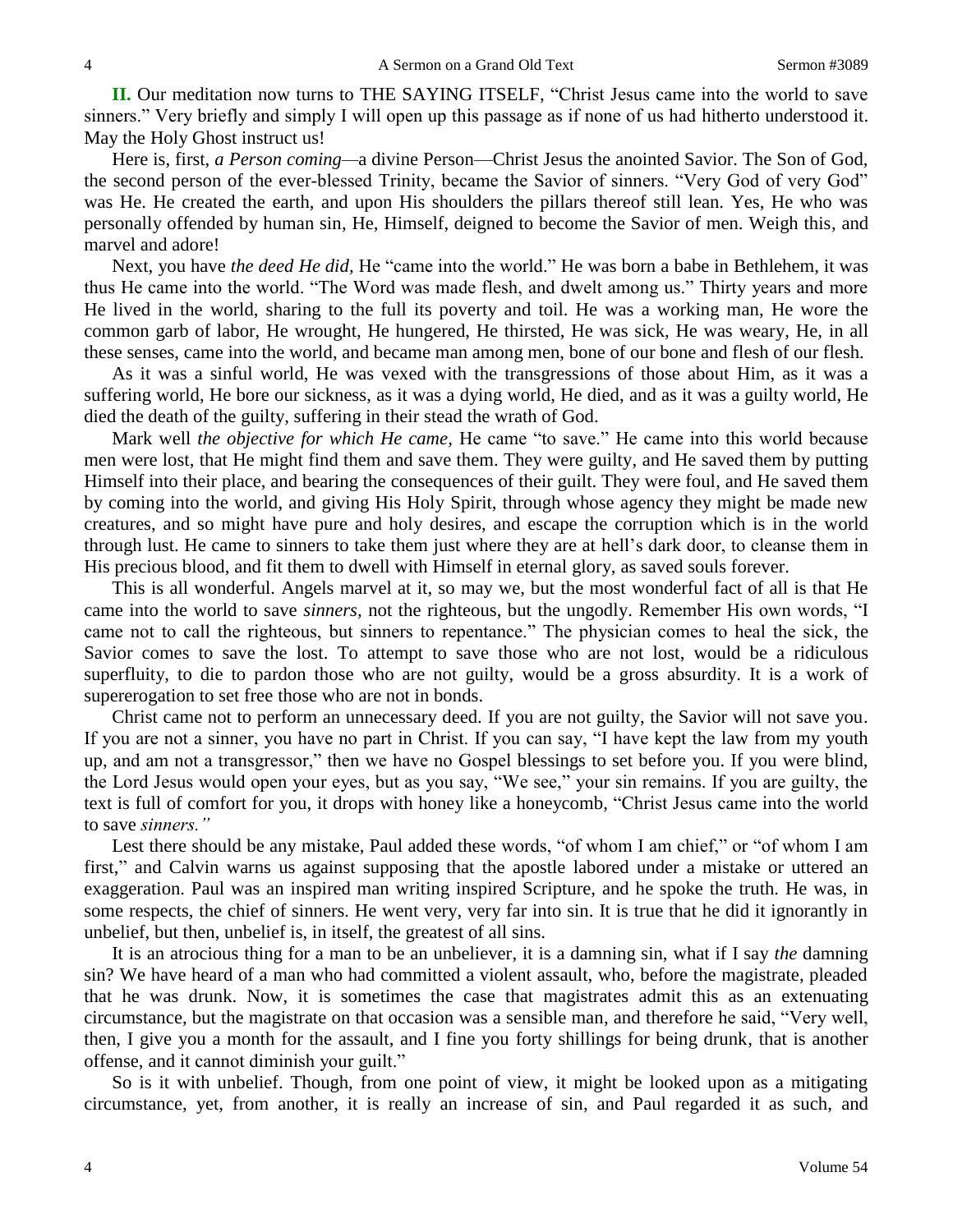therefore, he believed himself to be the chief of sinners. Yet he declares that Christ Jesus came to save him.

Now, if a great creature can pass through a certain door, a smaller creature can, if a bridge is strong enough to bear an elephant, it will certainly bear a mouse, if the greatest sinner who ever lived has entered into heaven by the bridge of the atoning sacrifice of Christ, no man who has ever lived may say, "My sin is beyond forgiveness." Today no mortal has a just pretence to perish in despair. Some of you continue to despair, but you have no ground for such a feeling, for this is the good news which is preached to you, that Jesus Christ has come to call the guilty, the lost, and the ruined to Himself, and to save the vilest of them with a great salvation.

**III.** Thus we have looked at the setting of the text, and at the text itself. Now for A BRIEF SERMON upon it.

Our short homily shall begin with *the doctrine of the text,* and we will handle it negatively. Notice that our text does not say that Jesus Christ has come to compliment, to encourage, and to foster the independent spirit of righteous men. It is not written that He has come to tell us that human nature is not so bad as some think it to be, or that He has come to commend those who are self-reliant, and intend to fight their own way to heaven. There is not a word of the kind, and what is more, there is not a word like it in the entire Book of God. There is no encouragement in Holy Scripture to the man who depends upon himself for salvation, or who imagines or conceives that eternal life can spring out of his own loins, or can be wrought out by anything that he can do, and yet our human nature loves to do something to save itself.

I do not know that I ever felt my blood boil so with indignation, nor my heart melt so much with pity, as when I went to see the Santa Scala, at Rome, the holy staircase up which our Lord is said to have been brought by Pilate. On those very stairs, Martin Luther was crawling on his knees, trying to find pardon for his sins, when the text came to him, "The just shall live by faith."

I stood at the foot of those marble stairs. They are very high, and they are covered with wood, lest the knees of the faithful should wear them out, and this wood has been worn away three different times by the kneelers. I saw men, and women, and children—little children too, and aged women, going up from step to step upon their knees to find their way to heaven. On the first step there is a little hole in the wood so that the worshippers may kiss the marble, and they all kissed it, and touched it with their foreheads, the middle and top step are favored in the same manner.

It was an awful reflection to me to think that those poor creatures really believed that every step their knees knelt on there were so many days less of purgatory for them, that every time they went up the stairs there were so many hundreds of days of deliverance from the punishment of their sins. Oh, if they could but have understood this text, "This is a faithful saying, and worthy of all acceptation, that Christ Jesus came into the world to save sinners"—that men are not saved by crawling on their hands and knees, or by penances and self-inflicted misery, what a blessing it would have been to them, and how they would have turned with scorn from these infamous impostures with which priests seek to mislead and destroy the souls of men! No, the Scripture does not say that Jesus came to encourage the righteous, and to help those who are their own saviors.

Note, again, that it does not say in the text that Jesus Christ came to help sinners to save themselves. There is a Gospel preached which is very much like that, but it is not the Gospel of Christ. The poor man who was wounded on the road to Jericho was found by the Samaritan half-dead. Now the Samaritan did not say to him, "I want you to come part of the way to me in this business." But he came where he was lying wounded and half-dead, and poured the oil and wine into his wounds, bound up the gashes, took him and set him on his own beast, carried him to the inn, and did not even ask him to pay the reckoning, but said to the host, "If there be anything more, I will pay you."

If there were anything more to be done for sinners, Jesus would do it, for He would never let them have a share of the work of salvation. The sinner's business is to take the finished work of Christ, to give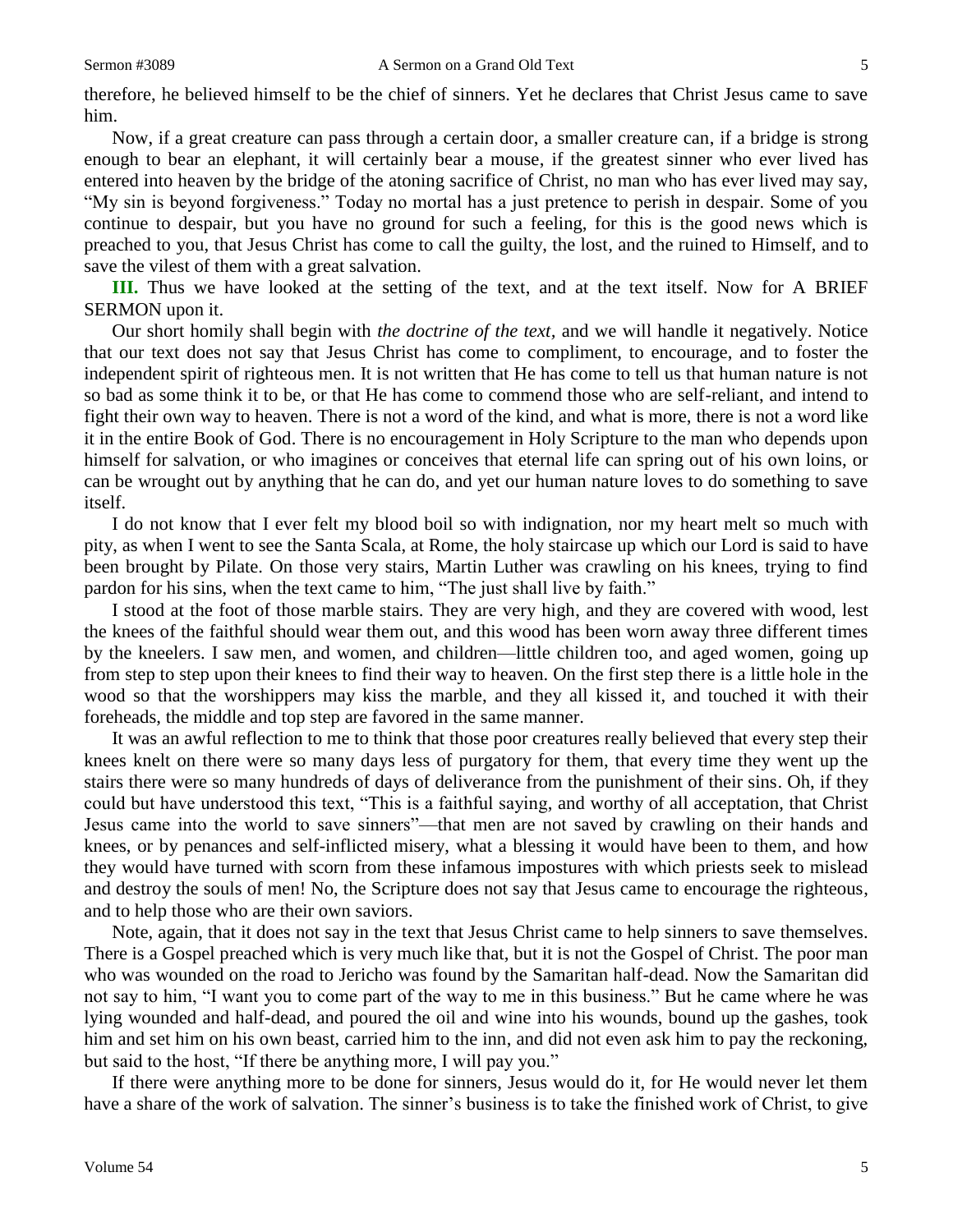up all his own doings, and let Him, who came from heaven to save, do the saving which He came to do. It is not ours to interfere, but to let Jesus do His own work.

Another thought demands expression. The text does not say that Christ came to half-save sinners, intending, when He had completed half the work, to leave them to themselves. There is a notion abroad that men may be saved, and yet may fall from grace, that they may have eternal life, but it is eternal life of an odd kind, for it may die out, they may be pardoned, and yet punished, they may be children of God, and yet become children of the devil, members of Christ's body, and yet be cut off, and joined to Satan.

Blessed be God, it is not so written in this precious Book! Jesus does not begin the saving work and leave it unfinished. When He once puts His hand to it, He will go through with it, His wonderful salvation shall be completed, none shall say that He began, but was not able to finish. Glory be to His name, Jesus Christ came into the world to save sinners from top to bottom, He will be the Alpha and the Omega, He will be the beginning and the end to all who trust Him.

One other reflection here. Christ, the real Savior, came into the world to save real sinners. When Luther was under a bitter sense of sin, he said, "Oh, but my guilt is so great I cannot believe that Christ can save me!" But one who was helping him much said to him, "If you were only the semblance of a sinner, then Christ would only be the semblance of a Savior, but if you are a real sinner, then you should rejoice that a real Savior has come to save you."

If we meet with a man who says, "Yes, I am a sinner, I know I am a sinner, but I do not know that I ever did much amiss, I have always been honest and correct," such a person has a name to be a sinner and no more. He is a sham sinner, and a sham savior would suit him well. But for another who confesses that he has been a grievous transgressor, there is a real Savior.

Rejoice, O you guilty ones, that the Christ of God, Himself, really came, with real blood and presented a real atonement to take away real sins, such as theft, drunkenness, swearing, uncleanness, Sabbath-breaking, lying, murder, and things I need not mention, lest the cheek of modesty should blush, even these can be blotted out by the real Savior who has come to save the chief of sinners from suffering what is due to their sins. Oh, that we could ring this great Gospel bell till the hills and valleys were filled with its music! May the Lord open men's ears and hearts that those who hear the glad tidings may accept the Savior who has come to save them!

My little sermon has dealt with the doctrine of the text, now it must treat of *the differences from the text,* which are these.

First, it is a great and a difficult thing to save a sinner, for the Son of God must needs come into the world to do it. It could not have been accomplished by any other except Jesus Christ, and He Himself must leave the throne of heaven for the manger of earth, and lay aside His glories to suffer, and bleed, and die. If soul-saving be so great and difficult a work, let the Lord Jesus have all the glory of it now that it is accomplished, let us never put the crown on the wrong head, or neglect to honor the Lord who bought us so dearly. Unto the Lamb of God be honor and glory, forever and ever! Amen.

And next, it must be a good thing to save a sinner, since Jesus would not have come from heaven to earth on an ill errand. It must be a great blessing to a sinner to be saved. Dear brethren, this ought to lead all of us to consecrate ourselves to be willing instruments in the hand of Christ in endeavoring to rescue the fallen. That work which filled the Savior's heart and hands is noble work for us. It were worth living for and worth dying for to be the instruments in the Spirit's hands of bringing souls into a state of grace.

Think much of the blessed service which Jesus allots you, though it is but to teach an infant class in the Sunday school, or a few poor men and women whom you visit from house to house, or a group of sorry idlers at a local lodging house, mind not the degradation of the people, for to save them from sin is a work which God Himself did not disdain to undertake.

Another inference I draw is that if Jesus came from heaven to earth to save sinners, depend upon it, He can do it. If He has come into the world, and bled and died to be a Savior, He can do it. The price He paid is enough to redeem us, the blood He shed suffices to cleanse us. If there be any man here who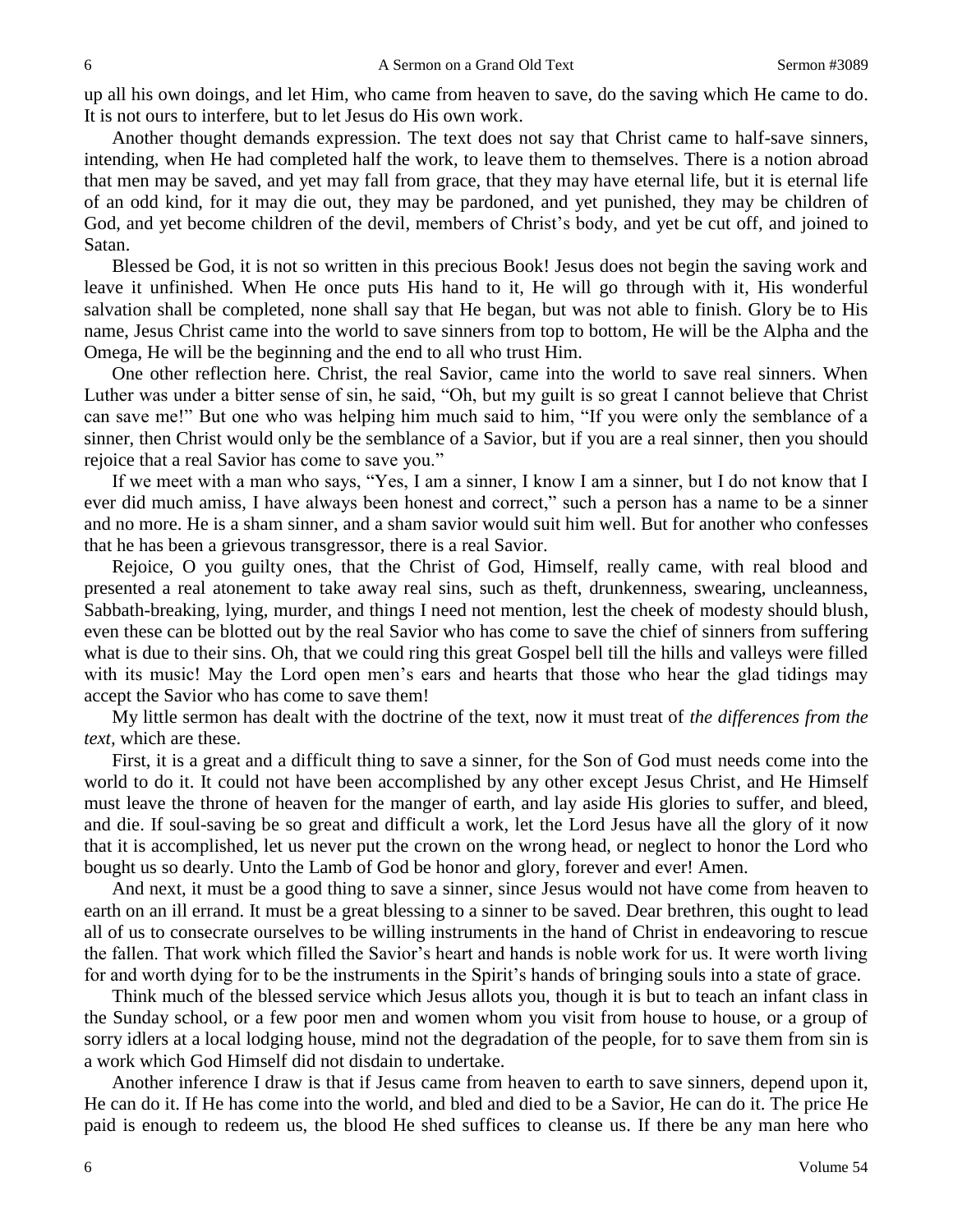feels himself very foul and filthy, let him look up to Christ at the right hand of the Father, and dare to say in his soul, "He can save even me, He is exalted on high to give repentance and remission of sins, and He is able to save to the uttermost them that come unto God by Him. He must be able to save me." O soul, if you can say that, and venture your soul on it, there is no risk in it, your faith shall save you, and you may go in peace, for he who can rely upon Christ shall not find the Savior fail the faith which He Himself has wrought in the soul.

These are the inferences, then, which I gather from the text. And I shall close by *an inquiry*, which my text very naturally raises in my mind, and suggests to you. If Jesus came to save sinners, has He saved *me?* Has He saved *you?* 

Has He saved *me?* I dare not speak with any hesitation here, I *know* He has. Many years ago, I understood by faith the plan of salvation. Hearing it simply preached, I looked to Jesus, and lived, and I am looking to Him now. I *know* His Word is true, and I *am* saved. My evidence that I am saved does not lie in the fact that I preach, or that I do this or that. All my hope lies in this, that Jesus Christ came to save sinners. I am a sinner, I trust Him, He came to save me, I am saved, I live habitually in the enjoyment of this blessed fact, and it is long since I have doubted the truth of it, for I have His own Word to sustain my faith.

Now, beloved, can *you* say, if not positively, yet with some measure of confidence, "Yes,"—

#### *"All my trust on Him is stayed, All my help from Him I bring"?*

Ah, then, you are favored, you are very favored. Be happy, for God has highly blessed you. You ought to be as merry as the days are long in June. A man who can say, "Christ has saved me," has bells enough inside his heart to ring marriage peals forever. Oh, be glad, be very glad, for you have the best inheritance in the world, and if temporal matters are not quite as you would wish them to be, do not become discontented, but solace yourself with the fact that the Lord has saved you with a great salvation!

But are you compelled to answer, "No, I do not think that Christ has saved me"? Then I will ask you another question—May it not be, ere this day is finished, that you shall be able to say, "He has saved me"? Look at the matter. It is written that He came to save *sinners*. Is that your name or not? Spell it over. Are you a sinner? I have distinguished between a sham sinner and a real sinner. Do you confess that you are guilty? Then Jesus came to save such as you are.

There is a passage of Scripture which says, "He that believeth on him is not condemned." You know what to believe is, it is to trust, to rely upon. Now soul, if you rely upon Christ Jesus, sinner as you are, you are a saved sinner. If you do lean on Him, you are this moment saved, at this instant forgiven!

"Oh, but I, I\_\_," ah! you want to crawl up that Roman staircase, do you? That is what you want, you are anxious to go up and down those steps. "No," you say, "I am not quite as foolish as that." But indeed, if you are trying to be saved by your own works, you are quite as foolish. You make a Pilate's staircase for yourself, and toil up and down its steps. "Oh but sir," you say, "I must *be* something, I must *feel* something." Yes, yes, it is that staircase again, always that staircase.

Now the Gospel is not that staircase, nor yet your feelings, nor yet your works, its voice is, "He that believeth on him is not condemned." "Believe on the Lord Jesus Christ and thou shalt be saved." You smile at the folly of Romanists, and yet Popery, in some form or other, is the natural religion of every unconverted man. We all want to do the crawling and penancing in some shape or another. We are so proud that we will not accept heaven for nothing. We want to pay, or do something or other, forgetting that, "if a man would give all the substance of his house for love, it would utterly be contemned." The one only plan of salvation is "Believe and live," trust, rest, depend upon, rely upon Jesus.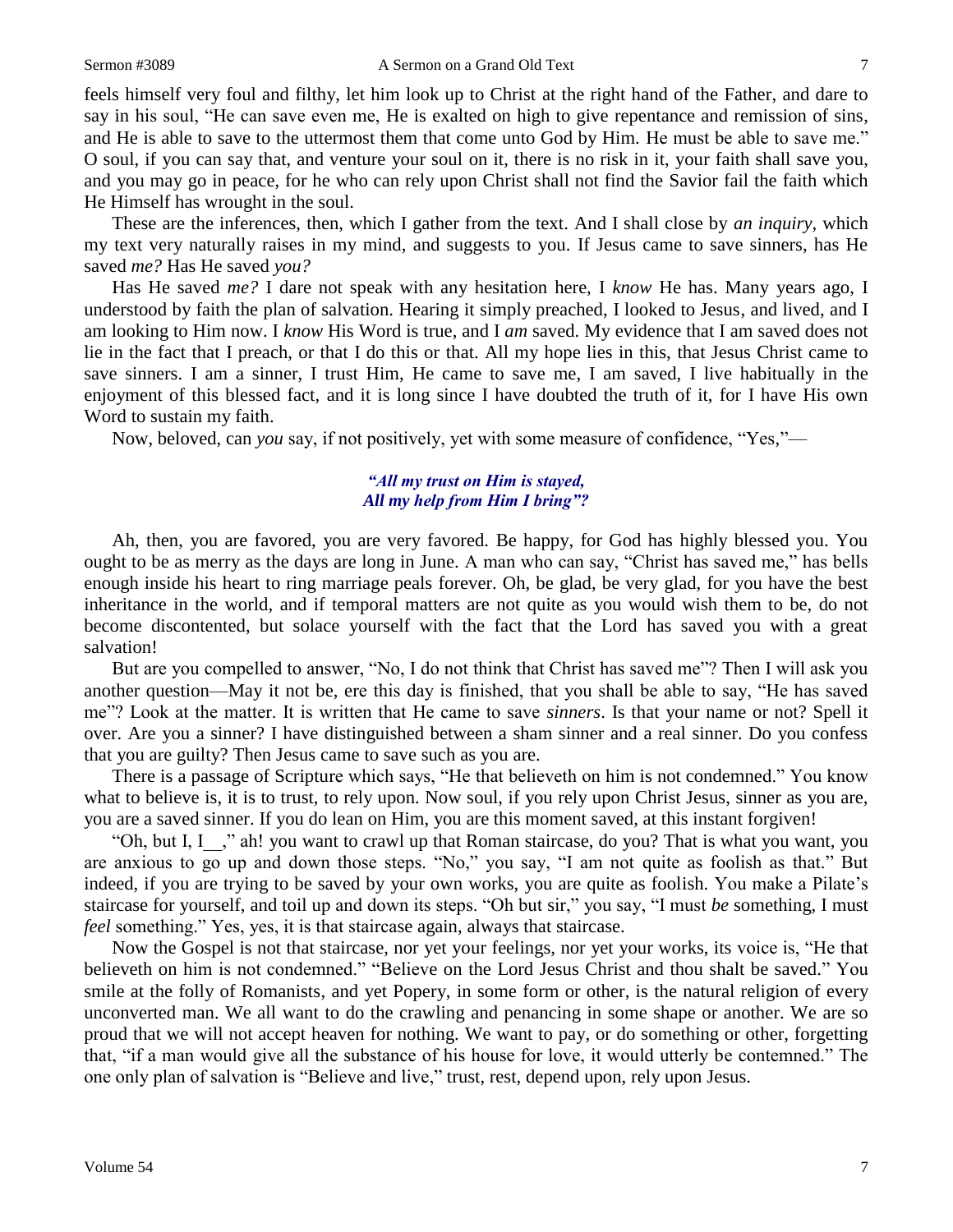#### **EXPOSITION BY C. H. SPURGEON**

#### *2 CHRONICLES 33:1-19*

**Verses 1-2.** *Manasseh* [Manasseh is the subject of the following sermons by Mr. Spurgeon, #105, Manasseh, #2378, Pardon for the Greatest Guilt, and #2385, Another Lesson from Manasseh's Life] *was twelve years old when he began to reign, and he reigned fifty and five years in Jerusalem: but did that which was evil in the sight of the LORD,—*

Yet who could have had a better father than Manasseh had? He was given to Hezekiah during those fifteen years which God graciously added to that good king's life. Manasseh was, therefore, doubtless carefully trained, and looked upon as being one who would maintain God's worship, and the honor of his father's name. But grace does not run in the blood, and the best of parents may have the worst of children. Thus Manasseh, though he was the son of Hezekiah, "did that which was evil in the sight of the  $Lord, ?$ —

**2.** *Like unto the abominations of the heathen, whom the LORD had cast out before the children of Israel.*

It often happens that when the sons of good men become bad, they are among the worst of men. They who pervert a good example generally run headlong to destruction.

**3.** *For he built again the high places which Hezekiah his father had broken down, and he reared up altars for Baalim, and made groves, and worshipped all the hosts of heaven, and served them.*

One form of idolatry was not enough for him, he must have all forms of it, even rearing altars to Baal, and making the stars also to be his gods.

**4.** *Also he built altars in the house of the LORD, whereof the LORD had said, In Jerusalem shall my name be for ever.*

Manasseh was worse than an ordinary idolater, for he polluted the very place which was dedicated to the service of the only living and true God.

**5-6.** *And he built altars for all the hosts of heaven in the two courts of the house of the LORD. And he caused his children to pass through the fire in the valley of the son of Hinnom:*

Perhaps he gave some of them actually to be burned in honor of his false gods, or if not, some of his children were made to pass through the fire and were thus dedicated to the idol deities.

**6.** *Also he observed times, and used enchantments, and used witchcraft, and dealt with a familiar spirit, and with wizards: he wrought much evil in the sight of the LORD, to provoke him to anger.*

You cannot imagine, I think, a worse character than this Manasseh was. He seems to have raked the foulest kennels of superstition to find all manner of abominations. Like false-hearted Saul, he had dealings with a familiar spirit, he had entered into a covenant with Satan himself, and made a league with hell, and yet, marvel of grace! this very Manasseh was saved, and is now singing the new song before the throne of God in glory.

**7-9.** *And he set a carved image, the idol which he had made, in the house of God, of which God had said to David and to Solomon, his son, In this house, and in Jerusalem, which I have chosen before all the tribes of Israel, will I put my name for ever: neither will I any more remove the foot of Israel from out of the land which I have appointed for your fathers; so that they will take heed to do all that I have commanded them, according to the whole law and the statutes and the ordinances by the hand of Moses. So Manasseh made Judah and the inhabitants of Jerusalem to err, and to do worse than the heathen, whom the LORD had destroyed before the children of Israel.*

You see, dear friends, that he was not only a monster in iniquity himself, but he led a whole nation astray. Some people who, under the gracious rule of his father, Hezekiah, had kept the passover in so joyous a manner, now, under this false son of so good a father, turned aside.

**10.** *And the LORD spoke to Manasseh, and to his people: but they would not hearken.*